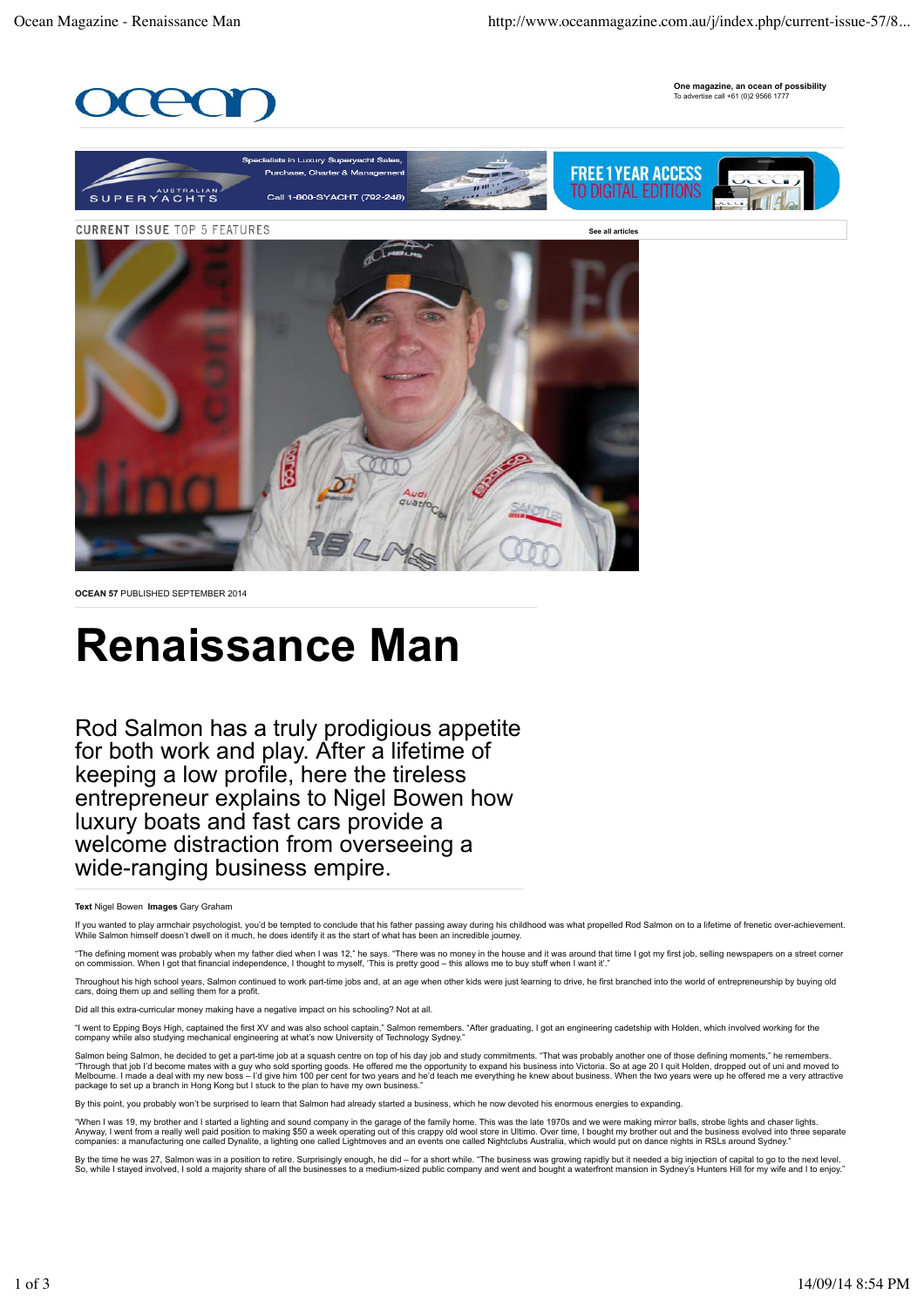

Imon with his co-drivers Jason Bright and Liam Talbot after winning the NZ round

of the GT Championship.

#### **PUBS, PROPERTY, PEDAGOGUERY** Shortly after Salmon bought his home, the 'recession we had to have' began wreaking havoc.

"The banks foreclosed on the company I'd sold out to, all the companies I'd created were in receivership and I was facing the prospect of bankruptcy. In partnership with selected staff members I bought<br>all three companies Sydney.

In 1993 Salmon bought his first pub "in a barren wasteland", punting that events would ultimately make it a profitable investment.

"We bought a pub in Homebush before Sydney was awarded the Olympics. There was nothing out there then – no stadiums, no anything. We made that pub work then ended up buying seven more. One<br>day I bought a pub in Gladesville

Aside from still running four hotels and a property development business, Salmon is also a major player in the educational software industry.

"When I was helping my third child do his school assignment on the gold rush era I got to thinking that there should be something on the internet to help parents assist their children with schoolwork. I<br>didn't do anything around 800 schools Australia-wide and we had 4.6 million unique visitors to the site last year. We have opened an office in the UK and will soon have one in Dubai as well."



**Both wedding anniversary with their children, Nathan, Lauren and Kiara on** 

### **CARS AND CRUISING**

Salmon has never been an all-work-no-play achievatron and has long had a passion for both very fast cars and very luxurious boats. We'll get to the cars shortly, but first here's the story of Salmon's stop-start introduction to the joys of boating.

"When I was 30, I bought a waterfront property where there was an opportunity to put a swing mooring down, so we applied to have one. Then I got a letter saying everything had been approved and I've<br>got thre weeks to put t

After that false start, Salmon took a more cautious approach to his next foray into the world of boating. "Eight years later I was wanting to get back into boats and I discovered Pacific Boating had a<br>timeshare arrangement

"I got to the point where I could take a 40-foot flybridge cruiser out unsupervised and I discovered I really loved doing that, and the family enjoyed it as well. We'd take the kids out on the weekend and my wife and I would nick off work on a Tuesday and motor around to Manly.

But just as he was contemplating purchasing a boat he might actually set foot on, Salmon's head was turned by another famously all-consuming pastime.

"At 38 I got back into motor racing, after having abandoned it when I was younger following the realisation that I didn't have the financial resources to pursue it properly. I remain heavily involved to this day in the Australian GT Championship. I find both boating and motor racing relaxing in different ways. Motor racing is a great diversion because when you're on the starting line you're not thinking about<br>any of the other

While Salmon has friends who race both cars and yachts, racing is not something that's ever appealed to him with the latter. "I think introducing that competitiveness into boating would change my<br>approach to it and reduce

## **SAILING INTO THE SUNSET**

Around five years ago Salmon and his wife began to seriously contemplate sailing around the world. "The Global Financial Crisis meant we had to put those plans on the backburner but in the last couple of years we've been getting back into boating," he says. "Last year we bought a Sunseeker, which was previously owned by John Longhurst, the owner of Dreamworld. But we soon realised that wasn't<br>going to be appropriate for

When Salmon isn't using the Gulf Craft it will be put out to charter. And, in time, he's planning to upgrade. "We will probably get the next size up when it comes time to head off around the globe. I'm<br>turning 55 next birt

**Return to menu**